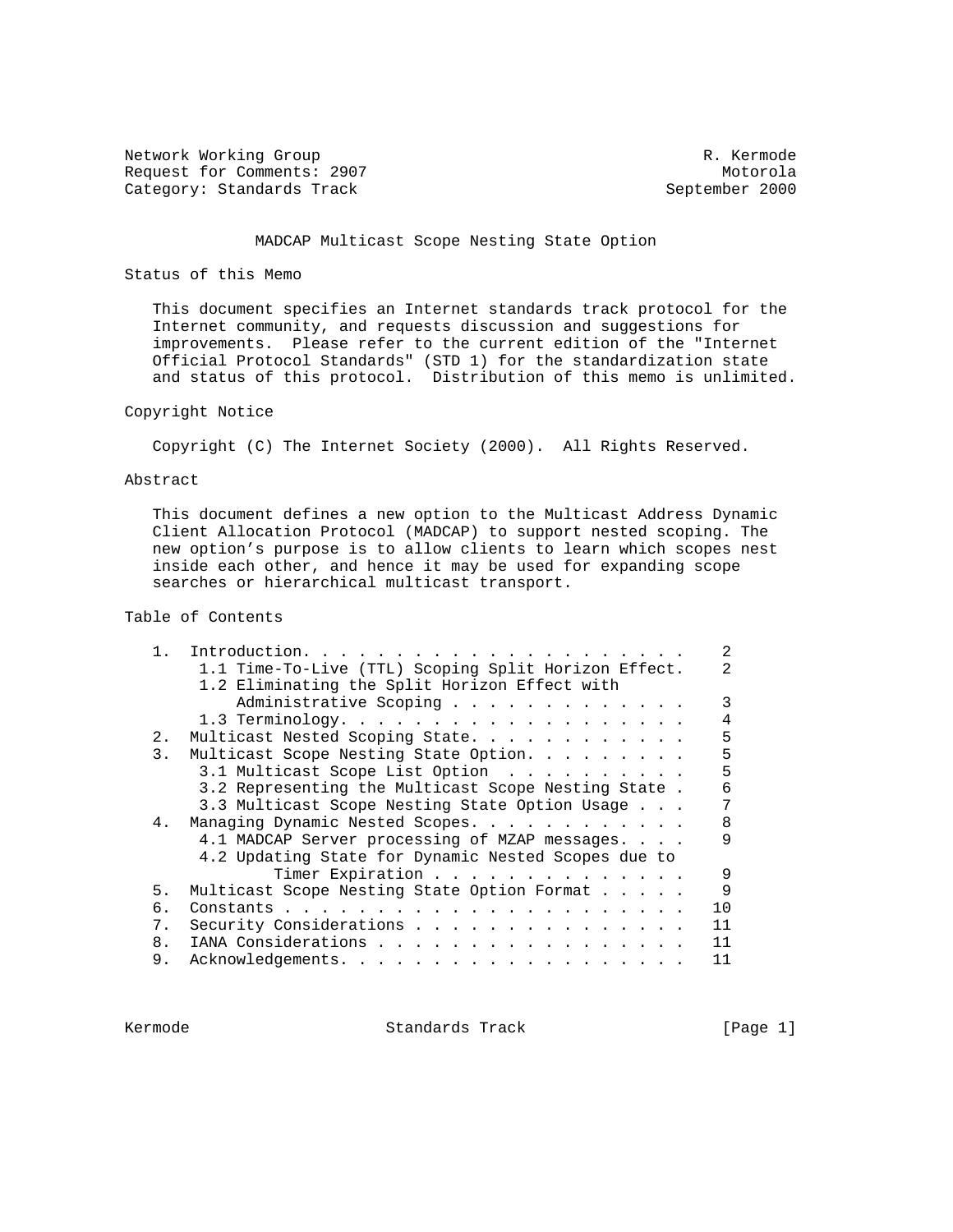| 11. Author's Address. 12         |  |  |  |  |  |  |  |  |
|----------------------------------|--|--|--|--|--|--|--|--|
| 12. Full Copyright Statement. 13 |  |  |  |  |  |  |  |  |

# 1. Introduction

 The Multicast Address Dynamic Client Allocation Protocol (MADCAP) [RFC2730] affords client applications the ability to request multicast address allocation services from multicast address allocation servers. As part of the Multicast Address Allocation Architecture [RFC2908], MADCAP gives clients the ability to reserve, request, and extend leases on multicast addresses.

 A new MADCAP option, the "Multicast Scope Nesting State" option is proposed to allow clients to learn not only which scopes exist via the existing "Multicast Scope List" option, but how these scopes nest inside each other. This new option will also afford clients the ability to make better scope selections for a given session and also to construct hierarchies of administratively scoped zones. These hierarchies may then be used to perform expanding scope searches instead of the expanding ring or increasing-TTL searches. Expanding scope searches do not suffer from the Split-Horizon Effect present in expanding ring searches, and therefore both simplify protocol design and provide better localization.

1.1 Time-To-Live (TTL) Scoping Split Horizon Effect

 Multicast searching and localized recovery transport techniques that rely on TTL scoping are known to suffer when deployed in a wide scale manner. The failing lies in the split horizon effect shown below in Figure 1. Here a requestor and responder must each use a TTL that is sufficiently large that they will reach the other. When they are separated by many hops the TTL becomes large and the number of receivers within the multicast tree that only receive either the request or the response can become very large.

Kermode Standards Track [Page 2]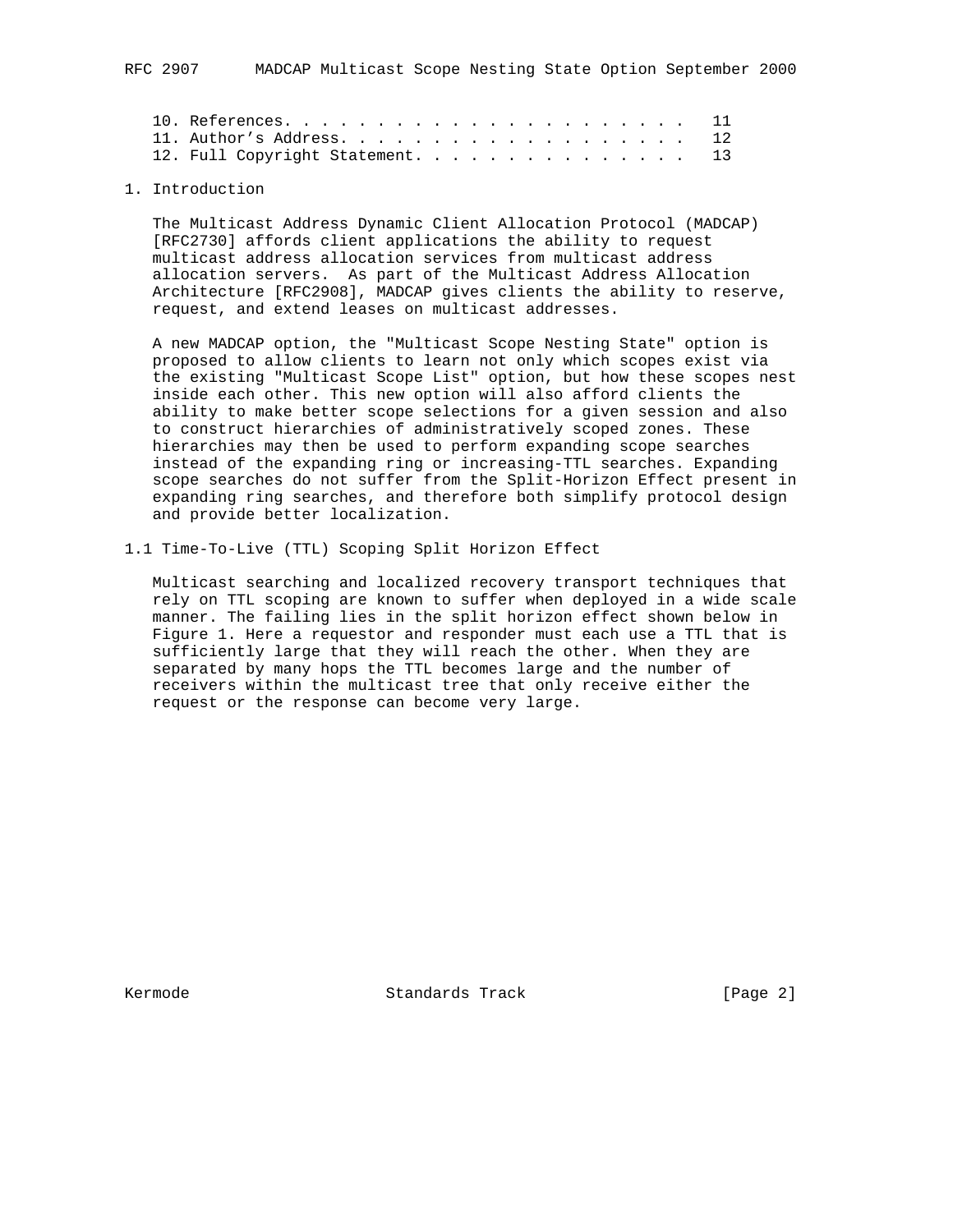

Figure 1 : Split Horizon Problem from TTL scoping

1.2 Eliminating the Split Horizon Effect with Administrative Scoping

 Ideally, a mechanism that either eliminates or minimizes the size of the A and C regions in Figure 1. as shown in Figure 2. is needed to solve this problem. One mechanism that affords this ability is administrative scoping [RFC2365], in which routers prevent the passing of packets within a certain range of multicast addresses. Routers that have this feature can be configured to provide a perimeter around a region of the network. This perimeter is said to encompass an administratively scoped zone inside of which traffic sent to that particular range of multicast addresses can neither leave nor enter. Routers can construct and manage administratively scoped zones using the MZAP [RFC2776] protocol.

| $\bullet$<br>many hops<br>$\bullet$<br>SS<<br>$>$ R<br>-------------- |
|-----------------------------------------------------------------------|
| $\bullet$                                                             |
| $\bullet$                                                             |

Figure 2 : Eliminating the Split Horizon Effect

 MZAP also includes the ability to determine whether or not administratively scoped regions nest inside one another. This allows hierarchies such as that shown in Figure 1. to be constructed.

Kermode **Standards Track** [Page 3]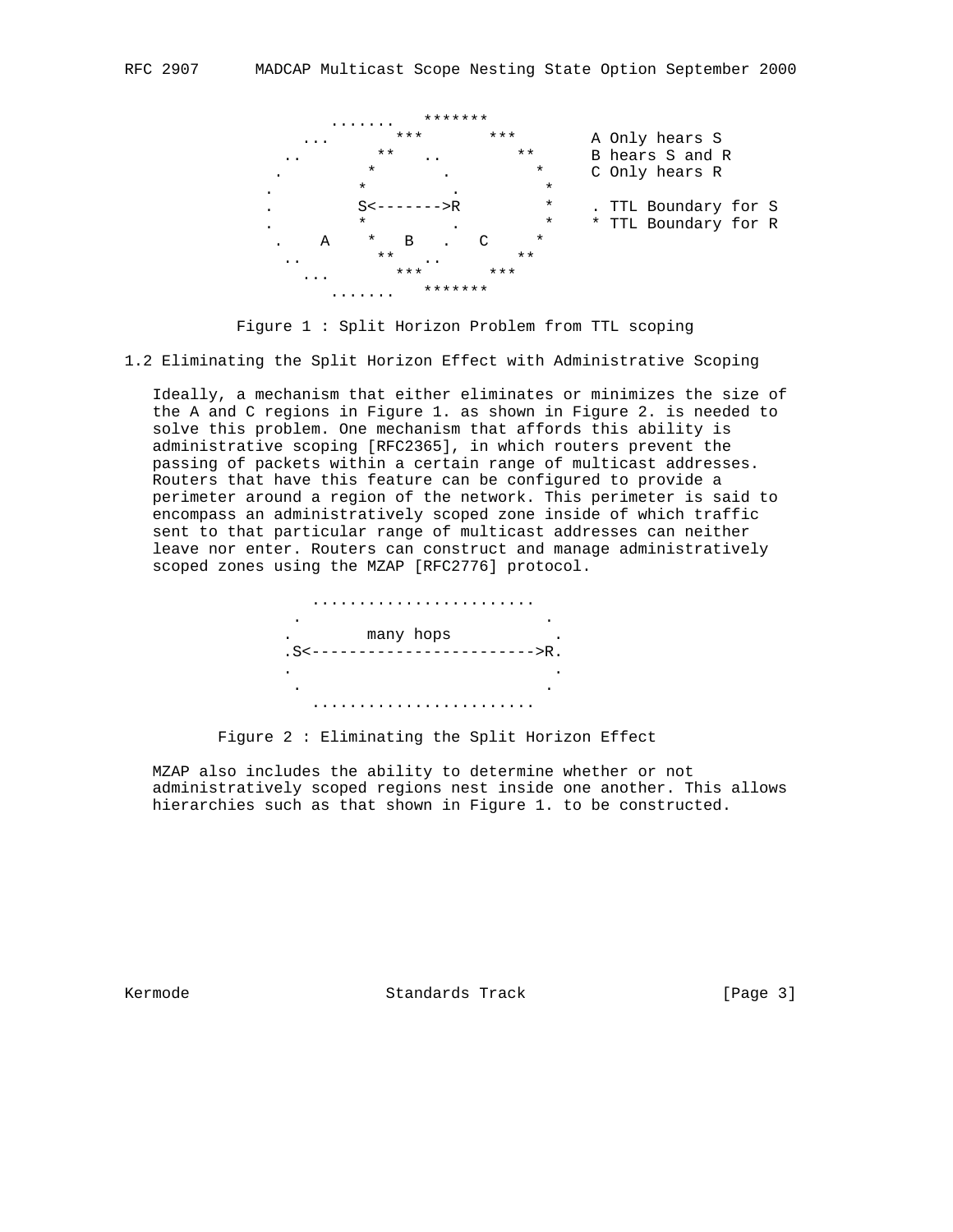

Figure 3 : Admin Scope Zone Nesting Hierarchy example

 A generic expanding scope search algorithm [KERM] that exploits the existence of a hierarchy of administratively scoped zones is:

- 1) Starting with the smallest known scope for the session, a requestor in that session issues a request and waits for a reply.
- 2) If a node within that scope hears a request at a certain scope that it can satisfy it sends a response at that same scope, possibly after some random delay to reduce duplicate responses.
- 3) Nodes that receive a response to a particular request while waiting to send a response to that request, suppress their own response.
- 4) If a requestor issues a request to a scope, and does not hear a response after a specified amount of time, it retransmits its request at the same scope a small number of additional times. Should these retries fail to elicit a response, the requestor increases the scope to the next largest scope and tries again.
- 5) Requestors increase the scope of the request according to step 4 until either a response is received, or the largest legal scope for the session is reached. Should attempts to elicit a response at the largest possible scope for the session fail to yield a response, the requestor may conclude that the request cannot be met.

# 1.3. Terminology

 The key words "MUST", "MUST NOT", "REQUIRED", "SHALL", "SHALL NOT", "SHOULD", "SHOULD NOT", "RECOMMENDED", "MAY", and"OPTIONAL" in this document are to be interpreted as described in RFC 2119 [RFC2119].

Kermode **Standards Track** [Page 4]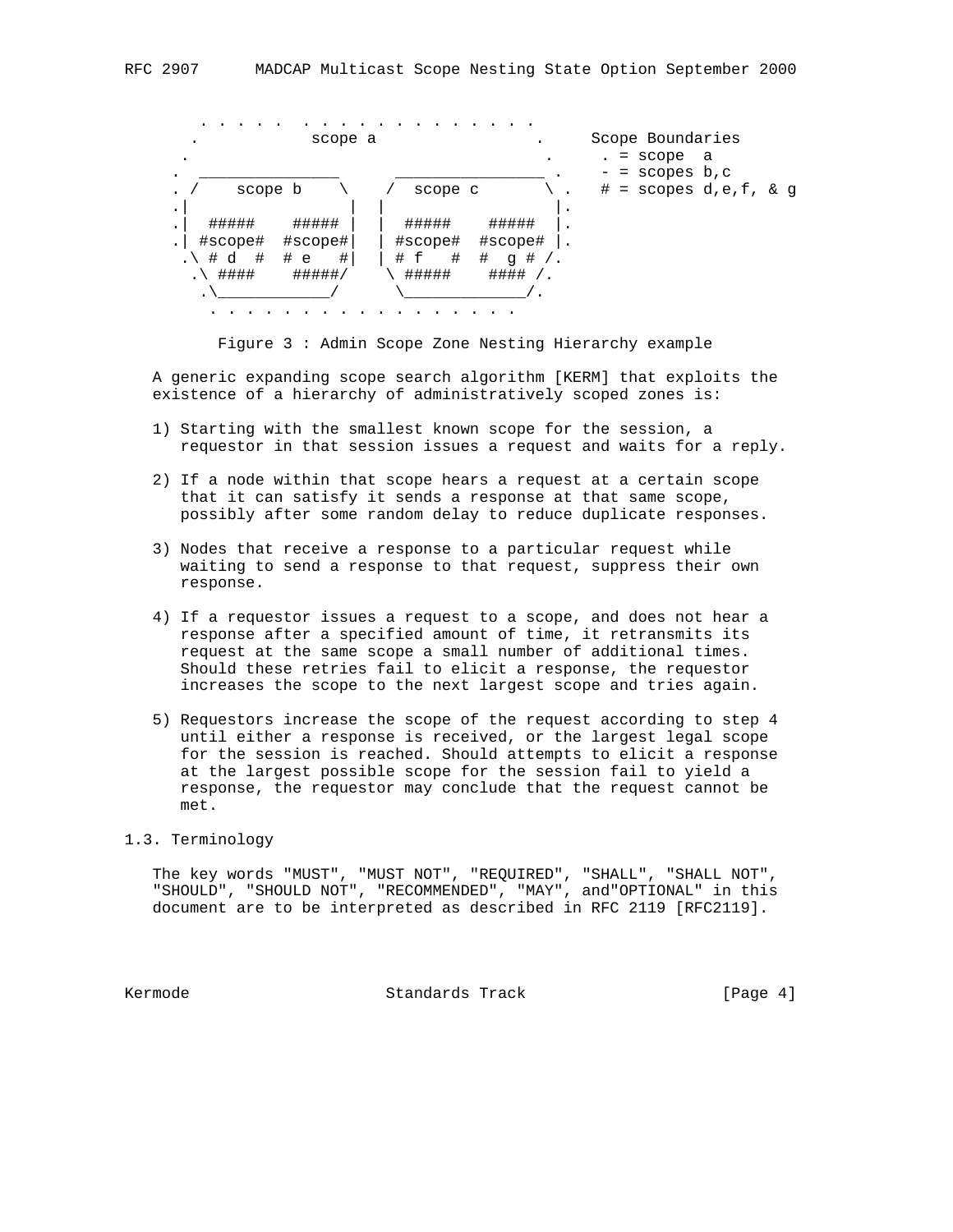Throughout the rest of this document, the words "server" or "MADCAP server" refer to a host providing multicast address allocation services via MADCAP. The words "client" or "MADCAP client" refer to a host requesting multicast address allocation services via MADCAP.

## 2. Multicast Nested Scoping State

Two scopes, X and Y, can be related in one of four possible ways.

- 1) X nests inside Y,
- 2) Y nests inside X,
- 3) X and Y do not nest (the overlap case), and
- 4) X and Y nest inside each other.

 The fourth case SHOULD be interpreted as meaning that X and Y have exactly the same border. This does not mean that X and Y are the same scope since X and Y may correspond to different ranges of the multicast address space.

 This state MUST be stored in the MADCAP servers which MUST allow the state to be updated as network conditions change. Each MADCAP server SHOULD therefore define two pieces of state that describe whether "scope X nests in scope Y" and vice versa. For the remainder of this document the nesting relationship shall be denoted as the "/" where X/Y defines the relation "X nests inside Y". This relation shall be understood to take one of the values "true", or "false". Nesting relationship state that is indeterminate is considered to be "false".

3 Multicast Scope Nesting State Option

 The "Multicast Scope Nesting State" option is proposed to augment the "Multicast Scope List" option within the MADCAP protocol by providing additional information to applications about how scopes nest. The proposed option is OPTIONAL, that is MADCAP servers MAY implement this new option, however they are not required to.

 MADCAP servers shall learn this additional nesting information by means of static configuration or via some other protocol such as MZAP [RFC2776] that manages administrative scopes in a dynamic fashion.

3.1 Multicast Scope List Option

 To understand the "Multicast Scope Nesting State" option one must first understand the "Multicast Scope List" option.

Kermode Standards Track [Page 5]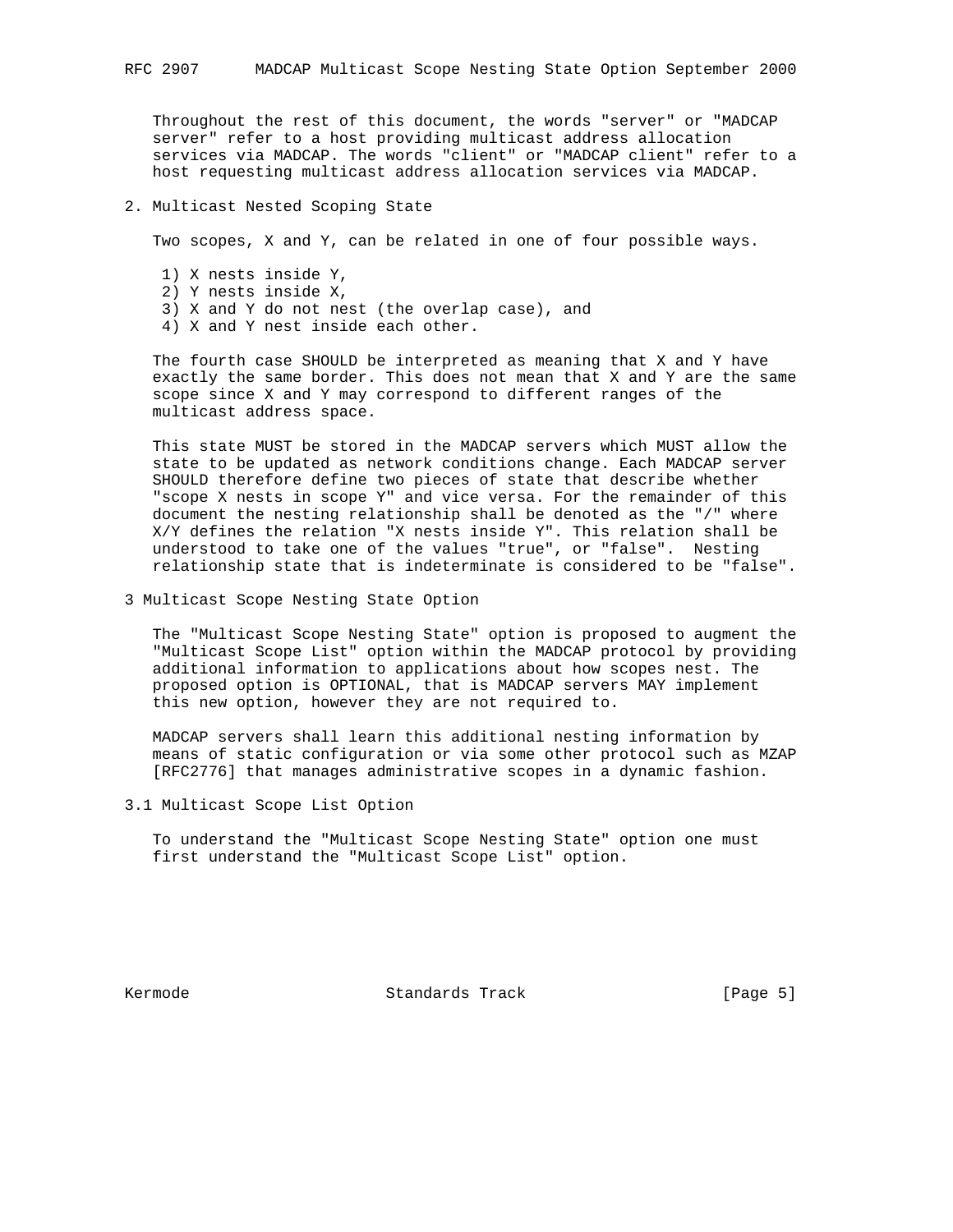The Multicast Scope List option in MADCAP is used by MADCAP servers to inform MADCAP clients of which zones are visible. Visible scopes are enumerated inside the option as successive tuples, where each tuple consists of the following information:

- o Scope ID: The smallest address for the range of multicast addresses covered by this scope.
- o Last Address: The largest address for the range of multicast addresses covered by this scope.
- o TTL: The TTL to be used when sending messages to this scope.
- o Name(s): One or more language specific names for the scope.
- 3.2 Representing the Multicast Scope Nesting State

 Given a Multicast Scope List containing descriptions for n scopes one can form n(n-1)/2 pairings. As was shown in section 2 each pairing can take on one of four possible states. Thus, for a list of n scopes there exists 2 pieces of information for each pairing for a total of n(n-1) pieces of information regarding which scopes do and do not nest inside each other.

 There are several ways to represent this state using full matrices, sparse-matrices, and using lists of variable length lists. In the interests of maximal efficiency and flexibility, the Multicast Nesting State Option uses a bit-packed matrix approach. In this approach a matrix is constructed using pieces of X/Y state where X is the row and Y is the column. A "1" in the matrix means that the relationship "row nests inside column" is true, while a "0" means that this relationship is either false or indeterminate. The diagonal of the matrix is removed, since this is the case where X is the same as Y, and each row is then zero-padded to the next byte boundary to give the final representation.

 An example of how a matrix would be constructed for the following scope nestings S1/S2, S2/S3, S2/S4, S3/S5, S4/S5, S5/S6, and S6/S7. Note that a number of additional nesting relationships are implied from this set.

Kermode **Standards Track** [Page 6]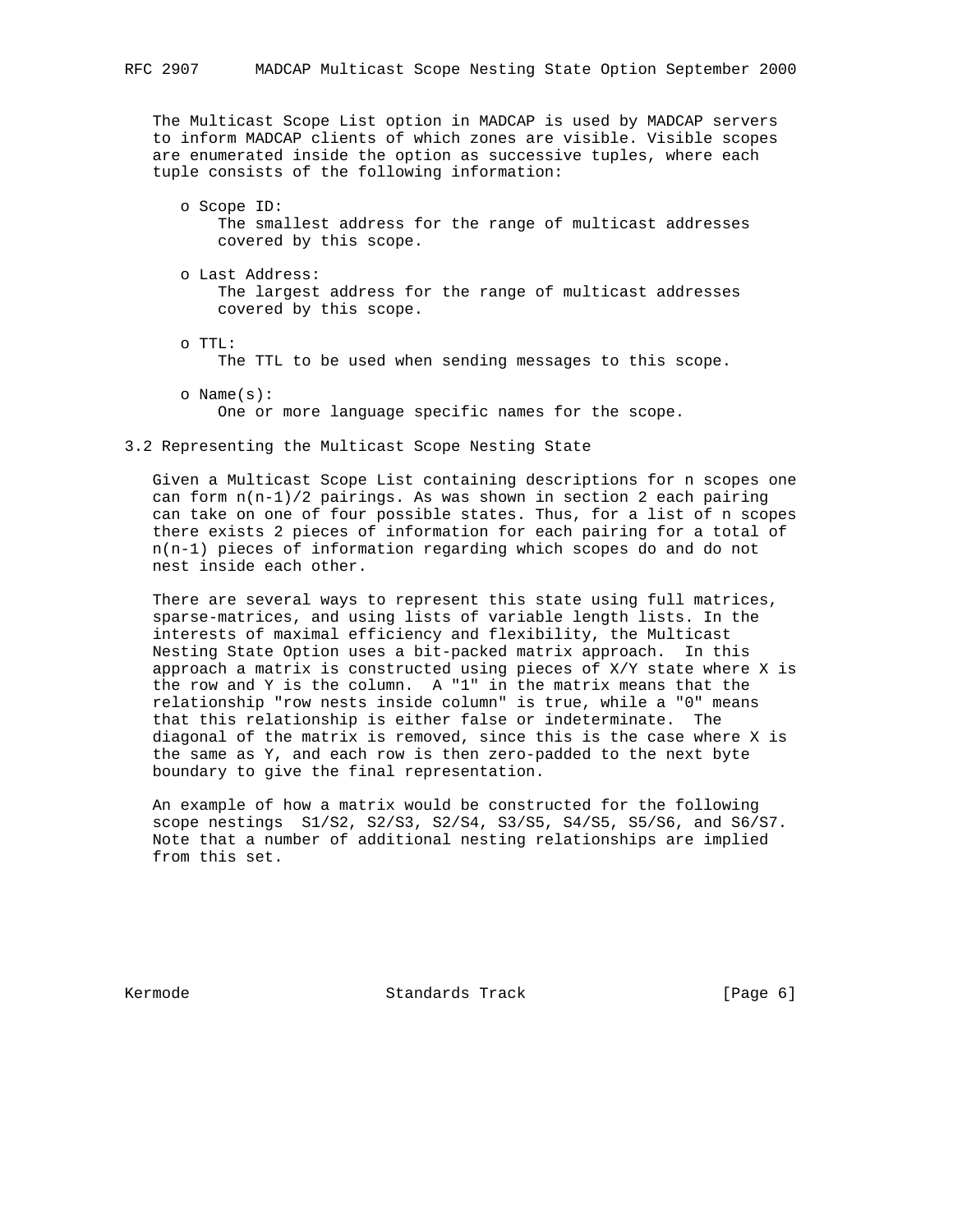

Figure 4. Scope Nesting Example

## 3.3 Multicast Scope Nesting State Option Usage

 The "Multicast Scope Nesting State" option is dependent upon the "Multicast Scope List" option. This decision was made according to the following reasoning. The Multicast Nest State Option requires that the scopes be identified along with their nesting properties. Since the information needed to describe a scope is contained in the Multicast Scope List option and this information can change, the MADCAP messages that contain the Multicast Scope Nesting State option must be atomic and therefore must include the "Multicast Scope List Option".

 Thus, the "Multicast Scope Nesting State" option MUST only be used in messages that carry the "Multicast Scope List" option, specifically:

ACK (in response to GETINFO)

 Since the Multicast Nest State option is dependent upon the Multicast Scope List option, it MUST NOT be included without the Multicast Scope List option.

Kermode Standards Track [Page 7]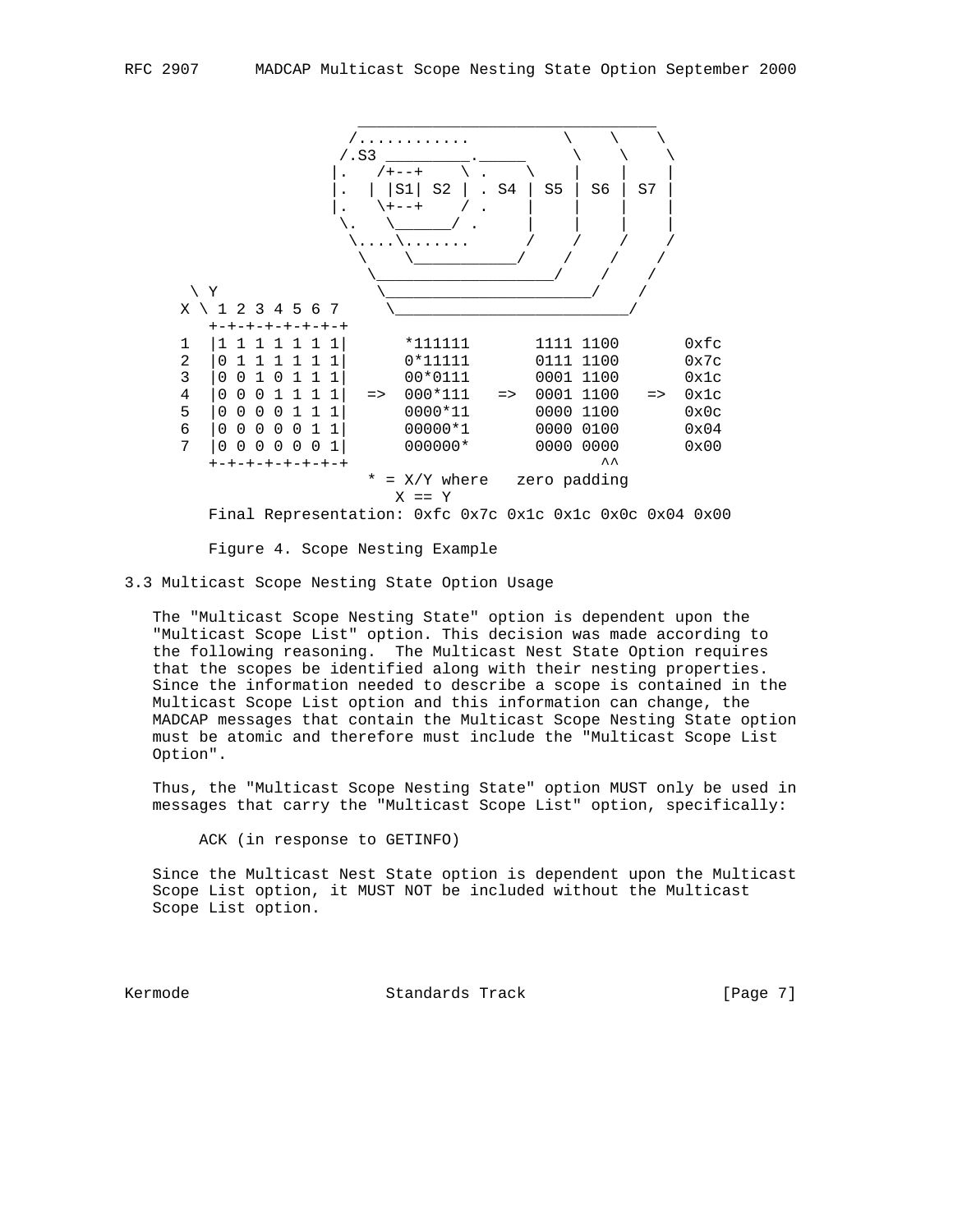Clients that need to explicitly learn the nesting relationships between scopes should therefore send a GETINFO message to the server with the "Multicast Scope List" AND "Multicast Scope Nesting State" option codes listed in an Option Request option.

4. Managing Dynamically Nested Scopes

 Scopes can either be manually or automatically configured. When scopes are manually configured the relationships between them will also be static, assuming that network does not partition due to router failure. Should the network partition or heal after a partition it is highly likely that the nesting relationships will change. Scope nesting relationships will also change as a network is brought up or when a change is deliberately made to a router either through manual reconfiguration or by some automatic means.

 To ensure that nesting relationships are correctly determined when scope boundaries undergo change MADCAP servers MUST include a mechanism that allow for:

- a) whether the nesting decision is still under consideration or can be considered definitive, and therefore be announced to MADCAP clients.
- b) whether one or both scopes for a particular nesting state entry have been destroyed, and hence whether the nesting state should therefore be discarded.
- c) whether the scope boundaries have changed so that whereas scope X did or did not nest inside scope Y, the opposite is now true.

 To realize a) and b) MADCAP servers MUST implement the following two timers; NEST\_NO\_DECISION\_TIMER, ZONES\_EXIST\_TIMER.

 The first timer, NEST\_NO\_DECISION\_TIMER, is used to mark time between a MADCAP server's first hearing of a scope and making a decision about its relationship to other zones. Up until the time this timer expires MADCAP servers MUST NOT conclude that the scope nests within another.

 The NEST\_NO\_DECISION\_TIMER timer will also be used to timeout X/Y = "false" state to allow X/Y to be reset to true in the event that the boundaries for zone X and zone Y change so that zone X now nests inside zone Y.

 The second timer ZONES\_EXIST\_TIMER will be used to timeout the internal state between two scopes in the event that one or both scopes are destroyed.

Kermode Standards Track [Page 8]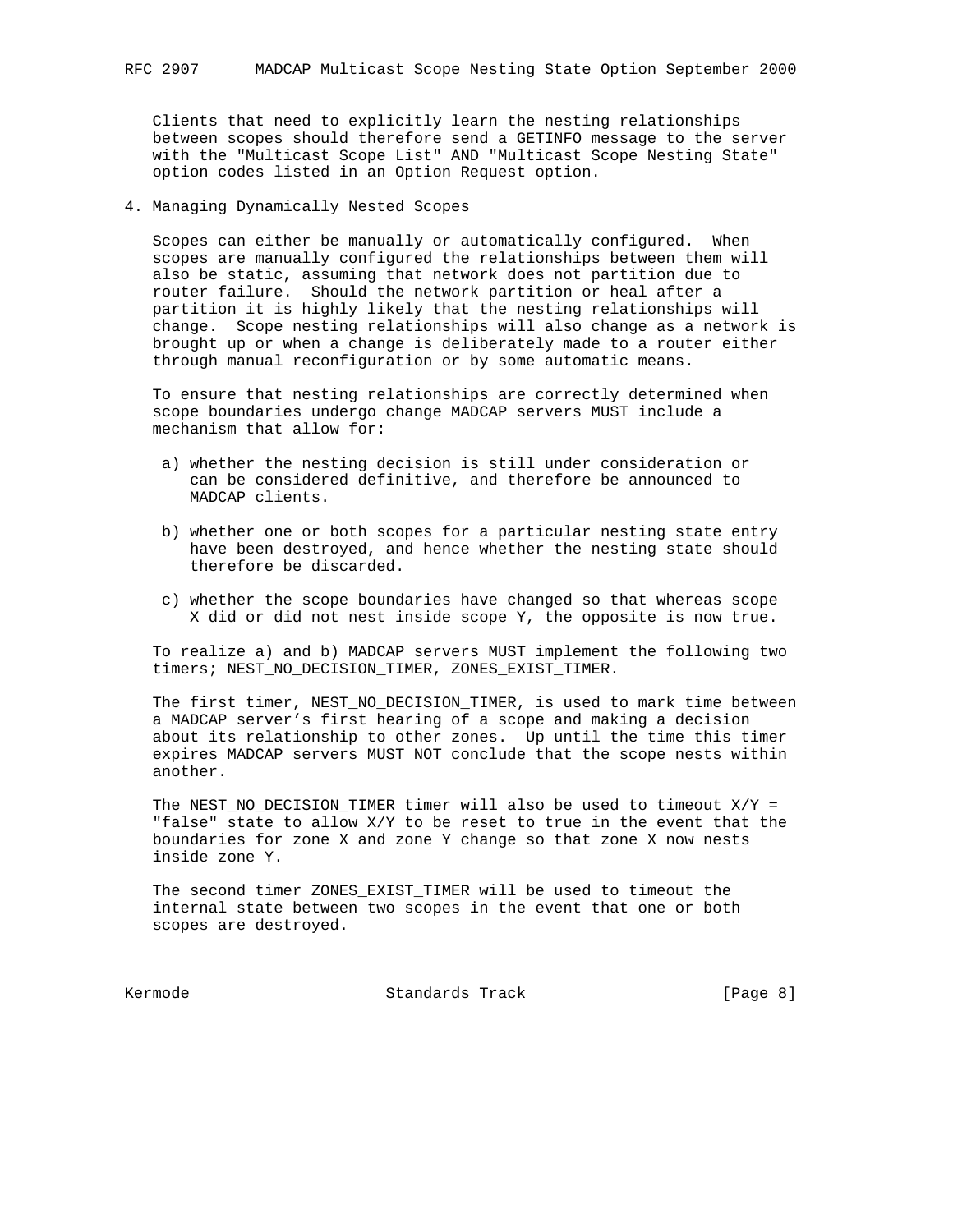#### 4.1 MADCAP Server processing of MZAP messages

 When MZAP is used to discover the nesting relationship between scopes MADCAP servers will eavesdrop into the MZAP messages that are periodically transmitted by the Zone Border Routers (ZBR) during the normal course of administrative scope boundary maintenance. In this way they will be able to learn which scopes exist (via Zone Announcement Messages, ZAMs) and which of these scopes do not nest (via Not Inside Messages, NIMs). This state must be cached within the MADCAP server.

 When a MADCAP server S receives a NIM from a ZBR containing information that scope X does not nest in scope Y, it MUST update its internal state in the following manner.

- 1) S MUST update its internal X/Y state to "false".
- 2) S MUST restart NEST\_NO\_DECISION\_TIMER for the newly updated X/Y state.
- 4.2 Updating State for Dynamic Scopes due to timer expiration.

 MADCAP servers will update X/Y nesting state upon the expiration of timers in the following manner.

 o If the NEST\_NO\_DECISION\_TIMER expires for a state entry X/Y AND no MADCAP messages have been received that indicate scope X does not nest inside scope Y, a MADCAP Server, S, MUST conclude that scope X nests inside scope Y. As a result S will change X/Y from "false" to "true".

When a state change from "false" to "true" occurs for X/Y, S must also start the ZONES\_EXIST\_TIMER timer for X/Y. The ZONES\_EXIST\_TIMER should only reset when a Zone Announcement Message (ZAM) has been received for both zone X and zone Y since the last time it was restarted. This ensures that both zone X and zone Y are known to still exist.

- o If the ZONES\_EXIST\_TIMER expires for a state entry X/Y, S SHOULD conclude that either zone Y or zone X no longer exists and hence that both X/Y and Y/X state should be destroyed.
- 5. Multicast Scope Nesting State Option Format

| Code                                                    | Len |  | Count Nest State Matrix |
|---------------------------------------------------------|-----|--|-------------------------|
| +-----+-----+-----+-----+-----+-----+--+-----+          |     |  |                         |
| 17   p   m   N1     Nm                                  |     |  |                         |
| +-----+-----+-----+-----+-----+-----+- , , , -+-----+ + |     |  |                         |

Kermode Standards Track [Page 9]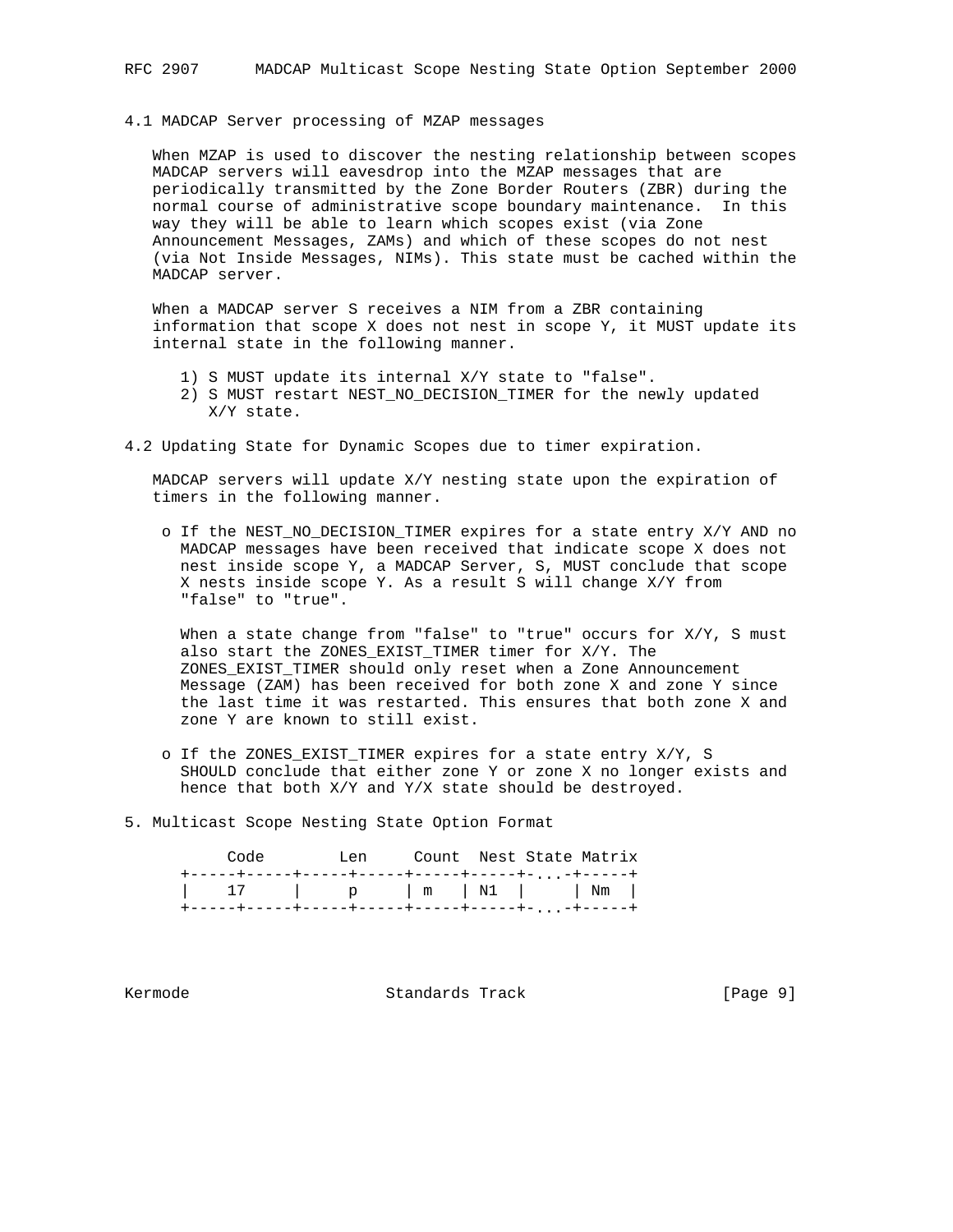Code: 16 bits Option identifier 17.

 Len: 16 bits The length of the option in bytes.

Count: 8 bits

 The number of zones present in the Nest State Matrix. This value MUST be identical to the Count field in the preceding Multicast State List option. If this is not the case the scope nesting state information MUST BE ignored.

Nest State Matrix:

 The compressed bit-packed representation of the matrix, derived in the same manner as shown in Figure 4. Note for N scopes the compressed matrix will be N times  $ceil((N-1)/8)$  bytes long, where ceil() is the function that rounds up to the nearest integer. The scopes corresponding to the rows and columns of this matrix list in the same order as they appear in the Multicast Scope List Option.

- 6. Constants
	- [NEST\_NO\_DECISION\_TIMER] The time after which a MADCAP server or client can assume that a message announcing that two zones do not nest should not be received. The length of this timer is dependent upon the zone announcement protocol used to inform the MADCAP router of which zones currently exist. When MZAP [RFC2776] is used this value should be greater than the MZAP timeout value NIM-INTERVAL +30%. This corresponds to a timeout value of  $1800 + 30$  = 2340 seconds (39 minutes).
	- [ZONES\_EXIST\_TIMER] The time after which a MADCAP server or client should assume that the zone in question does not exist when zones are detected dynamically. The length of this timer is dependent upon the zone announcement protocol used to inform the MADCAP router of which zones currently exist. When MZAP [RFC2776] is used this value should be no less than the MZAP timeout value NIM-HOLDTIME, which has a default of 5460 seconds (91 minutes).

Kermode Standards Track [Page 10]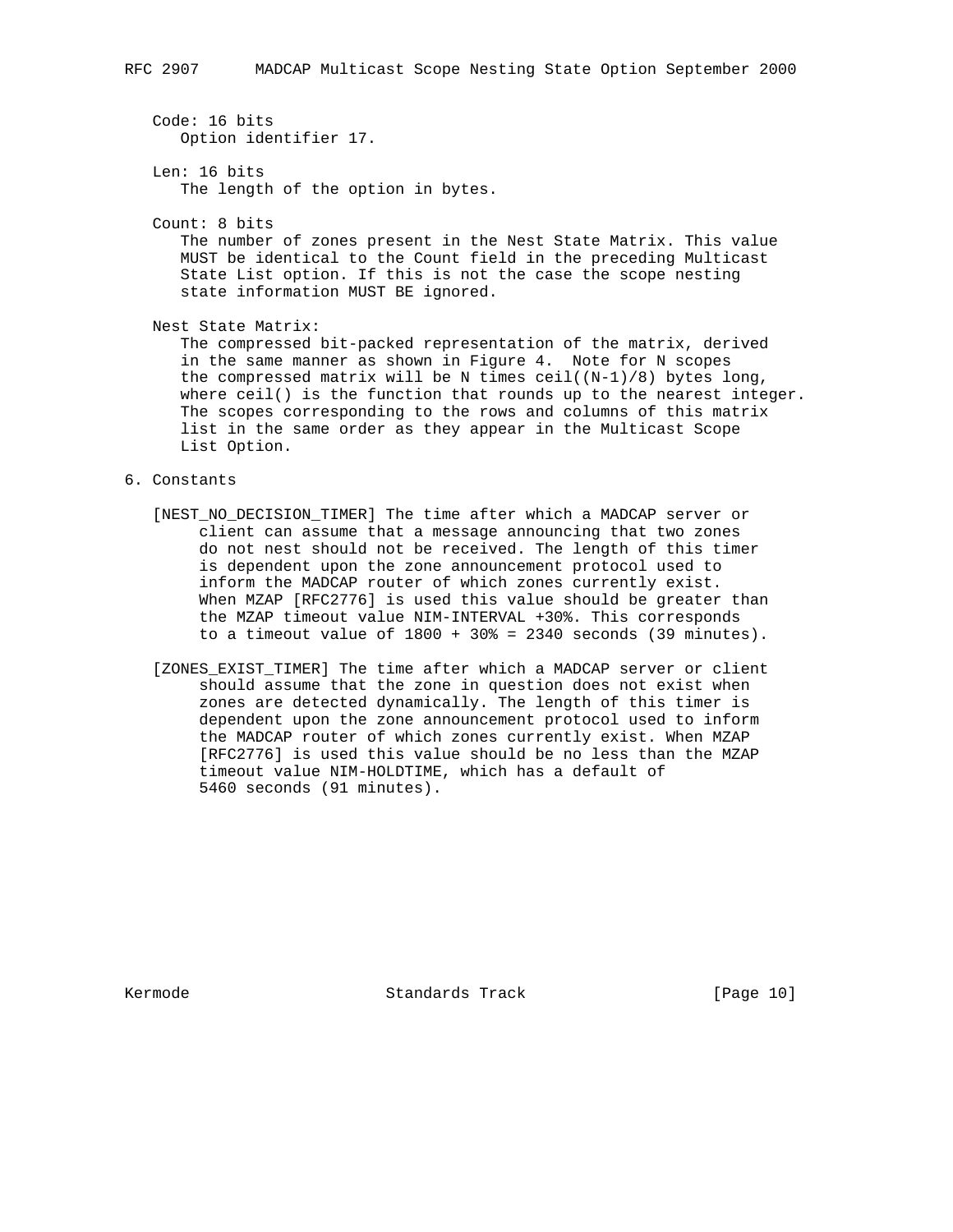#### 7. Security Considerations

 Since this document proposes an extension to the MADCAP protocol via the addition of a new option, the same set of security concerns apply.

 In addition to these concerns are those that would arise were the information in the Multicast Scope Nesting State option to be falsified. In this case the clients would be misinformed as to which scopes nest inside one another. In this event, the client would then make incorrect decisions regarding the order in which to use the scopes. The effect of this would be to use larger scopes than necessary, which would effectively flatten any scope hierarchy present and nullify the advantage afforded by the hierarchy's presence.

 Thus a malformed or tampered Multicast Scope Nesting option may cause protocols that rely upon the existence of a scoping hierarchy to scale less well, but it would not prevent them from working.

8. IANA Considerations

 The Multicast Nesting State Option has been assigned MADCAP option code 17 by the IANA [RFC2730].

9. Acknowledgments

 The Author would like to acknowledge Mark Handley and Dave Thaler for the helpful discussions and feedback which helped shape and refine this document.

- 10. References
	- [KERM] Kermode, R., "Smart Network Caches: Localized Content and Application Negotiated Recovery Mechanisms for Multicast Media Distribution", Ph.D. Thesis, MIT Media Laboratory, June 1998.
	- [RFC2119] Bradner, S., "Key words for use in RFCs to Indicate Requirement Levels", BCP 14, RFC 2119, March 1997.
	- [RFC2365] Meyer, D., "Administratively Scoped IP Multicast", BCP 23, RFC 2365, July 1998.

Kermode Standards Track [Page 11]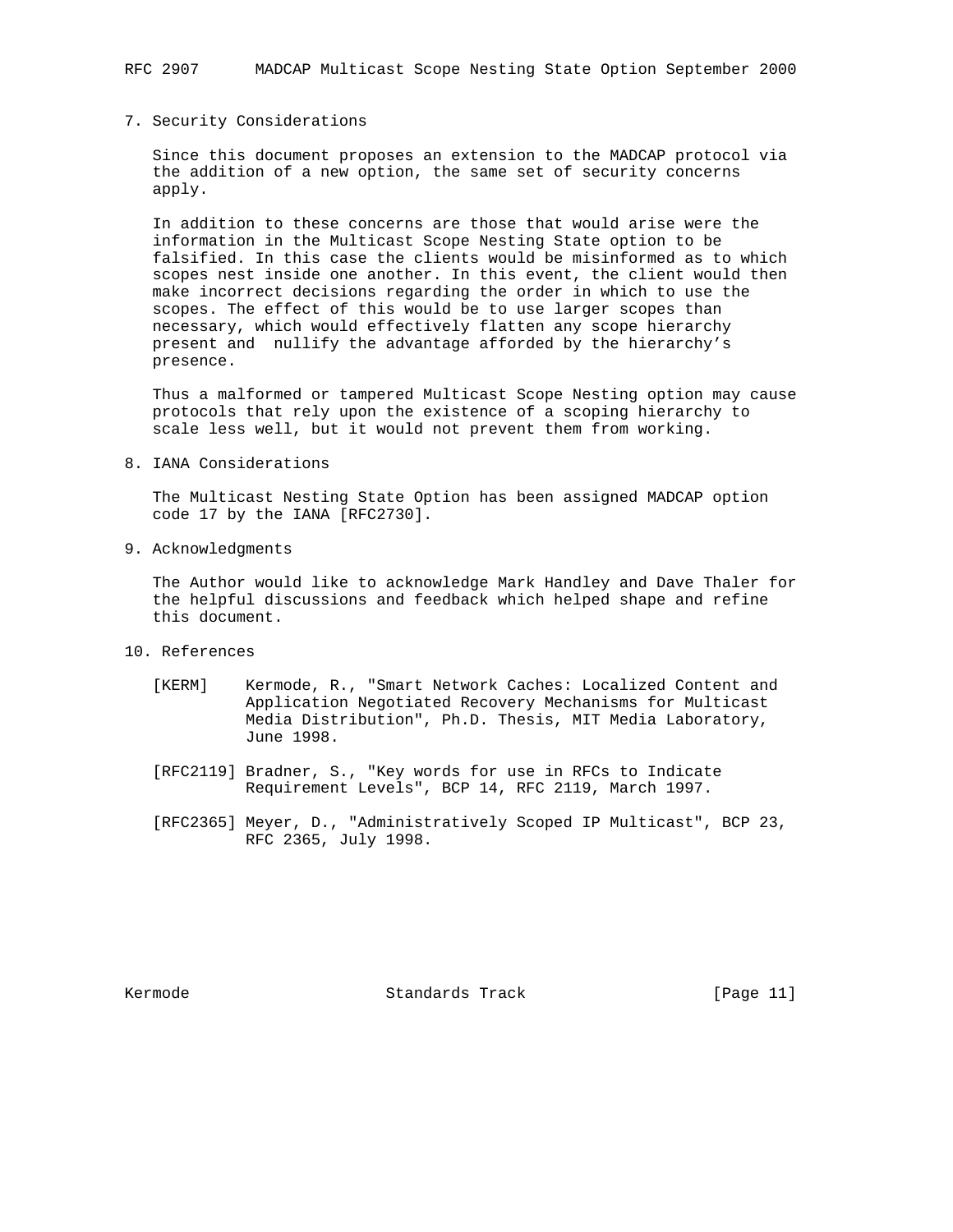RFC 2907 MADCAP Multicast Scope Nesting State Option September 2000

- [RFC2730] Patel, B.V., Shah, M. and S.R. Hanna, "Multicast Address Dynamic Client Allocation Protocol (MADCAP)", RFC 2730, December 1999.
- [RFC2776] Handley, M., Thaler, D. and R. Kermode, "Multicast-Scope Zone Announcement Protocol (MZAP)", RFC 2776, February 2000.
- [RFC2908] Handley, M., Thaler, D. and D. Estrin, "The Internet Multicast Address Allocation Architecture", RFC 2908, September 2000.
- 11. Author's Address

 Roger Kermode Motorola Australian Research Centre Locked Bag 5028 Botany, NSW 1455 Australia

EMail: Roger.Kermode@motorola.com

Kermode Standards Track [Page 12]